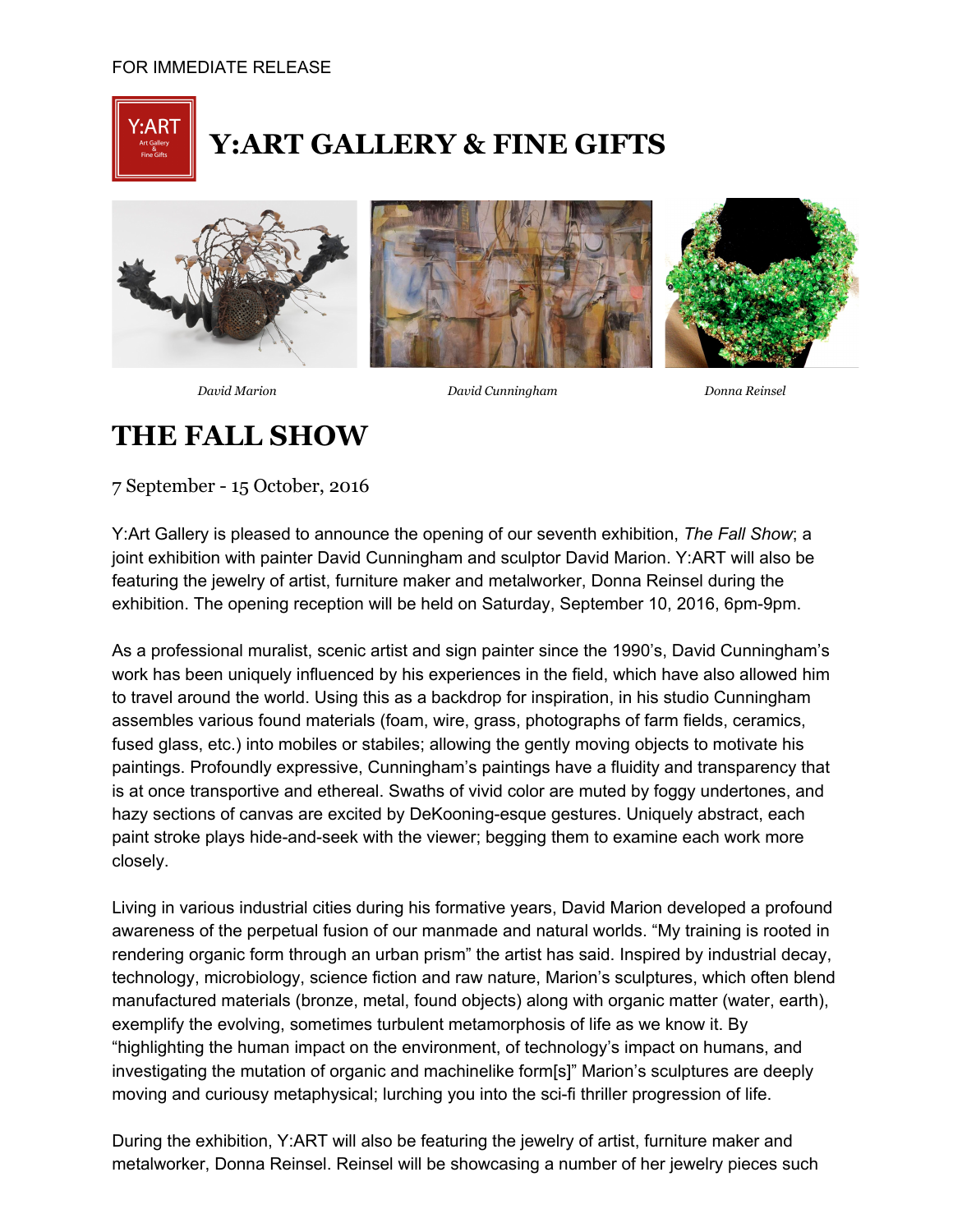as flat textile/rope necklaces, bracelets and earrings which she hand-crochets, weaves, and sews with fine wire, glass beads and semi-precious stones (such as garnet, amethyst, onyx, hematite, and citrine). To complete the pieces, she hand-stitches brocades or vintage fabrics to the back. "Making jewelry and making steel sculpture and furniture satisfy different parts of me. Steel work is large, loud, dirty, physical, and powerful. Jewelry-making is small, intimate, detailed, quiet, and calm. Essentially, though, they are the same—I visualize an idea and use my skills and tools to make it manifest in the world—it becomes a thought that other people can experience," Reinsel says.

David Marion's sculptures have been exhibited in numerous galleries and institutions in the U.S. including in Baltimore, MD, Detroit, MI, New York, NY and Roanoke, VA. He obtained a Bachelor's of Fine Arts for Sculpture from the College of Creative Studies, Detroit, MI in 1986 and is currently enrolled in the Continuing Studies Program at the Maryland Institute College of Art, Baltimore.

David Cunningham received a Bachelors of Fine Arts from the Parsons School of Design, New York, in 1986. As a Baltimore native who lived in New York until 1994, he has exhibited his work in number of New York and Baltimore galleries, as well as The Fine Arts Museum of Long Island, Hempstead, NY in 1990. He has also been the recipient of two European Artist Residencies: in 2005 at Herrnhaag, Hessen, Germany and in 2011 at The Klots Residency Program at MICA, Lehon, Brittany, France. Cunningham has painted murals extensively around the world including: Japan, Brasil, Germany and the U.S. He has also been on The Maryland State Arts Council's Arts In Education Program since 1997. Cunningham often creates custom murals with children in Maryland schools to integrate art in the curriculum. As a result, in 2012 he was awarded The Community Partner of the Year Award for The Pathways School, for his eight years of Arts in Education Mural Residencies.

Donna Reinsel creates a unique blend of furniture, lighting, jewelry and sculpture that is at once whimsical and elegant, loveable and disturbing. The artist has designed and built her unusual pieces for nightclubs and restaurants, notably RED in Manhattan, Asylum in Beverly Hills, Club Med in the Bahamas, Bertha's in Baltimore, and Thunder Grill, Fogo de Chao, and Perry's in Washington, DC. Her work has also appeared in the films "Batman Forever," A Vampire in Brooklyn," and "Super Mario Brothers". Reinsel has shown her work in many galleries across the US and her designs have appeared in publications such as Metropolis, the New York Times, House and Garden, Southern Accents, the Washington Post, Details, and Interview. Donna Reinsel has a BS in Applied Design from the University of Maryland, College Park, and a BFA from the Corcoran College of Art and Design, Washington, DC.

 $---$ 

Y:ART Gallery & Fine Gifts is a labor of love, brought to life by Julia Yensho on October 10th, 2015. The gallery features the best and brightest artists Baltimore has to offer. In addition to the gallery, Y:ART also features a store with unique gifts handcrafted by local artists and crafters. This unique space is open for artist showings and workshops, and the gallery is also available as a venue for private social gatherings. Our open hours are Wednesday-Saturday, 12pm-5pm.

For reproduction requests, photographs, interviews with the artists, and general inquiries, please contact the gallery at 443-928-2272 or [yartgallery3402@gmail.com](mailto:yartgallery3402@gmail.com)